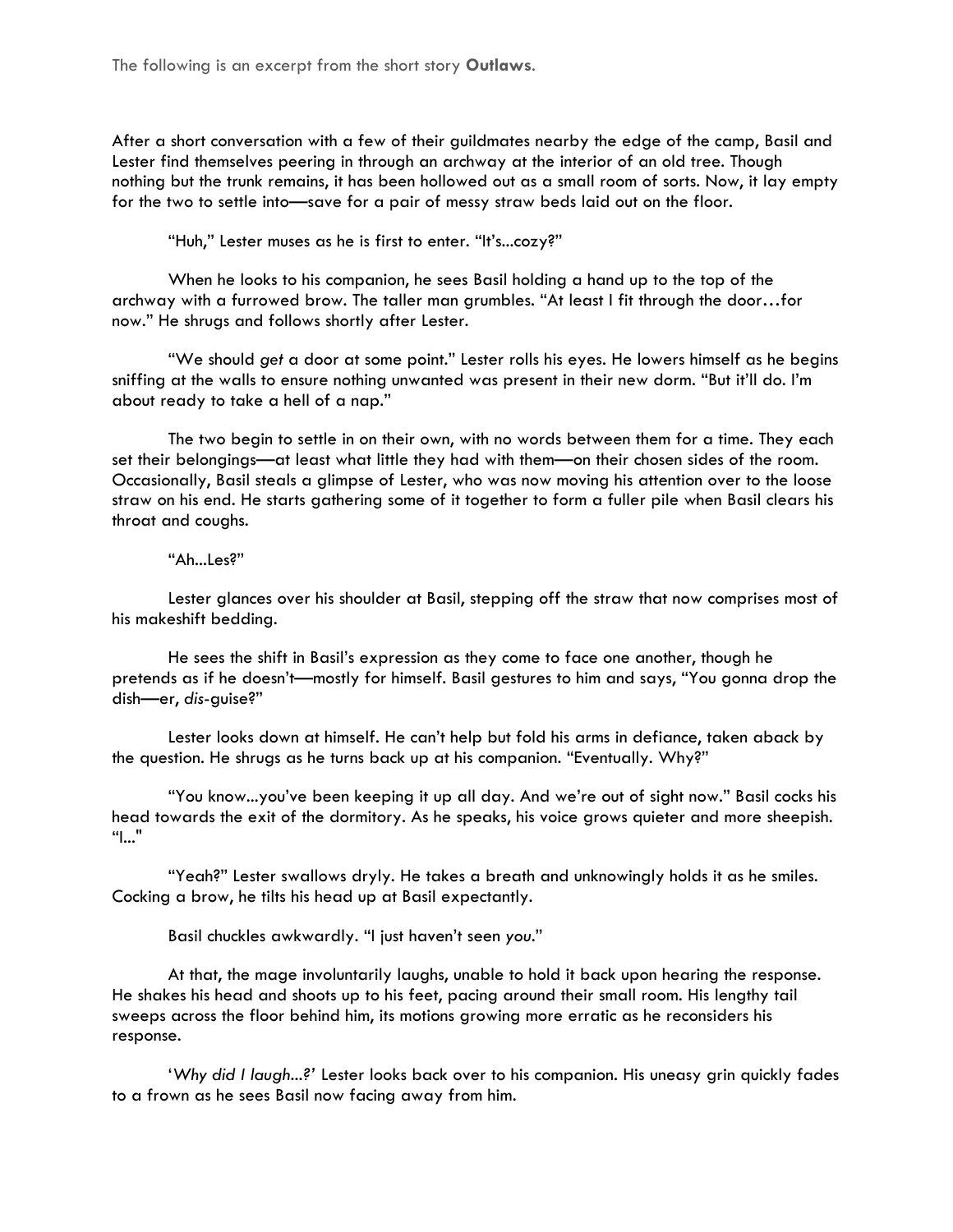The following is an excerpt from the short story **Outlaws**.

With a quiet, nigh inaudible sigh, Lester flexes his digits, holds up his hand, and snaps his fingers. When he lays his boots down to walk back towards Basil's side of the room, he stares down at his ragged and torn clothes—a stark contrast to the fanciful attire he had boasted but a moment ago. Bearing an entirely different appearance to the one he had been flaunting about for the day, Lester finds a comfortable spot on Basil's bedding to seat himself and clear his throat.

At that, Basil turns his head just slightly to eye him. Lester brushes his messy bangs from his face and he straightens himself out with a look of indifference. "Alright...here. Happy?"

A small, yet warm smile slowly appears across Basil's face as he gets on one knee to bring himself to eye-level with Lester. "You didn't have to."

"Yeah, well…I did," the mage murmurs.

Basil reaches a hand over and hovers it by the side of Lester's face. When he's given a subtle nod of approval, he places it just beneath his companion's jaw and carefully thumbs his cheek. "You feel okay?"

"Why wouldn't I?" Lester does not smile, though he uses most of his effort to keep himself from doing so. His mouth becomes a tilted line as he shrugs again and averts his gaze down and to the side. "I'm fine."

Basil gives him a nod and a low "hmm" and he mumbles out, "Okay. I'm sorry."

As Basil's hand leaves him, he finds himself finally breathing out. He relaxes, though keeps up the illusion that he had not tensed at all to his companion. Lester watches as Basil then stands again and picks up the rucksack that contains both of their belongings from the city. The mage feels almost disappointed as Basil turns his attention away from him, but the tightness in his chest keeps him unable to speak out again. '*Sorry*? *For what*?'

When he finally does speak again, Lester slowly makes his way over to his own bed again to begin smoothing out the spots where the hay becomes knotted. Without looking over again, he ekes out, "No…I should be thanking you. Thought I was toast back there, honestly."

Basil does not look back either. "Back in the forest?"

There are a few, agonizingly long seconds between Basil's clarifying question and Lester's response. Lester puts on his best, confident smirk in an attempt to spur himself to mend his tone. "Yeah. Back in the forest. Not much of a sprinter myself, honestly."

"Oh, I know." Basil responds much quicker than Lester, though there is some hesitation in his voice. "I wasn't just gonna leave you. I was worried."

Lester's smirk falters. He squeezes his eyes shut and takes in Basil's words one-by-one. Somehow, it hurt him to hear the sympathy in his voice.

"We're innit'ta—" Basil pauses and shakes his head as he stumbles over his words again. He enunciates his corrections, as always. "*In it*...together now."